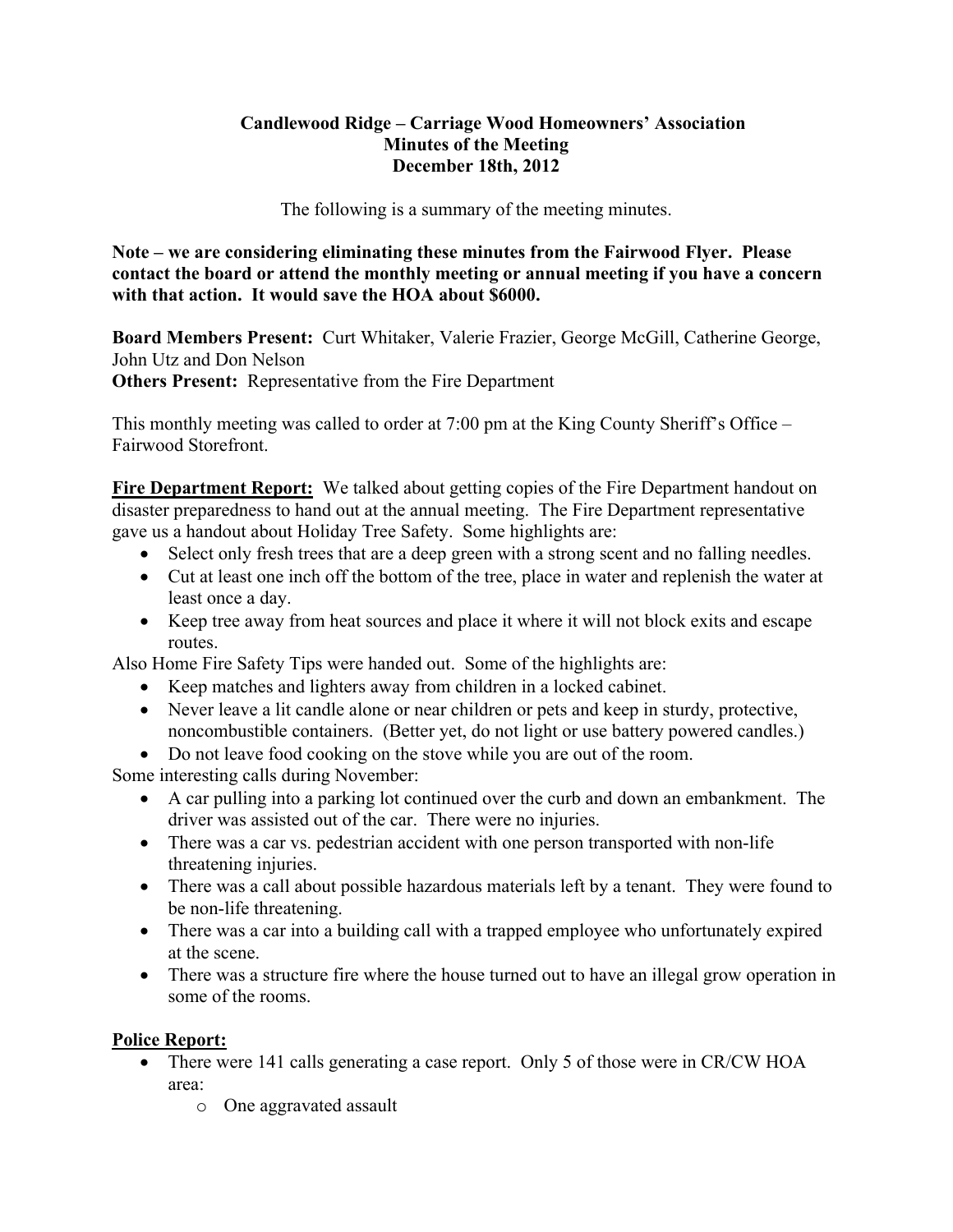- o One warrant arrest
- o One runaway report
- o One larceny
- o One vehicle theft
- At this time of the year there are more vehicle thefts due to people warming up their cars in the driveway and more packages being stolen from front porches. Some thieves are following the UPS and FEDEX trucks around.
- There were 13 traffic contacts and 14 parking contacts as well as 2 contacts with people in the parks after hours.

A more complete list of the police blotter can be found at the Fairwood Community news website: http://www.fairwoodcommunitynews.com/index.html

**Approval of Last Month's Minutes:** A motion was made to approve the November meeting minutes. It was passed.

# **Homeowner Concerns:**

A homeowner had talked to a Board member before the meeting about some trees that had blown down in the sidewalk and street. They had fallen from one of the retention ponds and it was mentioned that more trees are dead and may fall. It was noted that we do not owe the retention ponds and cannot do anything to the trees, fences etc. King County owns them. George will again attempt to get them to do something about the dead trees.

## **Committee Reports:**

## **Treasurer's Report:**

We talked about a written policy about lien and transfer fees. Don will try to get that written for the January Board meeting. The treasurer said that in 2012 there were 20 new liens and 17 liens were satisfied. He recommended monthly statements for delinquent accounts instead of quarterly. We talked about who is authorized to sign checks and when they should be signed. Two of the currently authorized Board members will be leaving the Board. The Board passed a motion to authorize John and Valerie to sign but we will wait until 2013 to make the change.

# **ACC Report:**

ACC requests slowed down with just a request to do a basketball goal.

## **Common Areas Maintenance Report:**

- Reminder to all Homeowners It is our responsibility (Not King County's) to keep the street drains clear. Please clear the debris and leaves from the drains by your house and at the ends of your street.
- We continue to have branches and trees fall onto the paths at CR Park. Please contact me at commonareas@crcwhoa.org or call 425-738-8611 #80 and leave a message if you notice any trees or branches at either park or any of the Common areas or entrances.
- Reminder all dogs must be on leash this is a King County Law as well as our policy in our HOA Parks.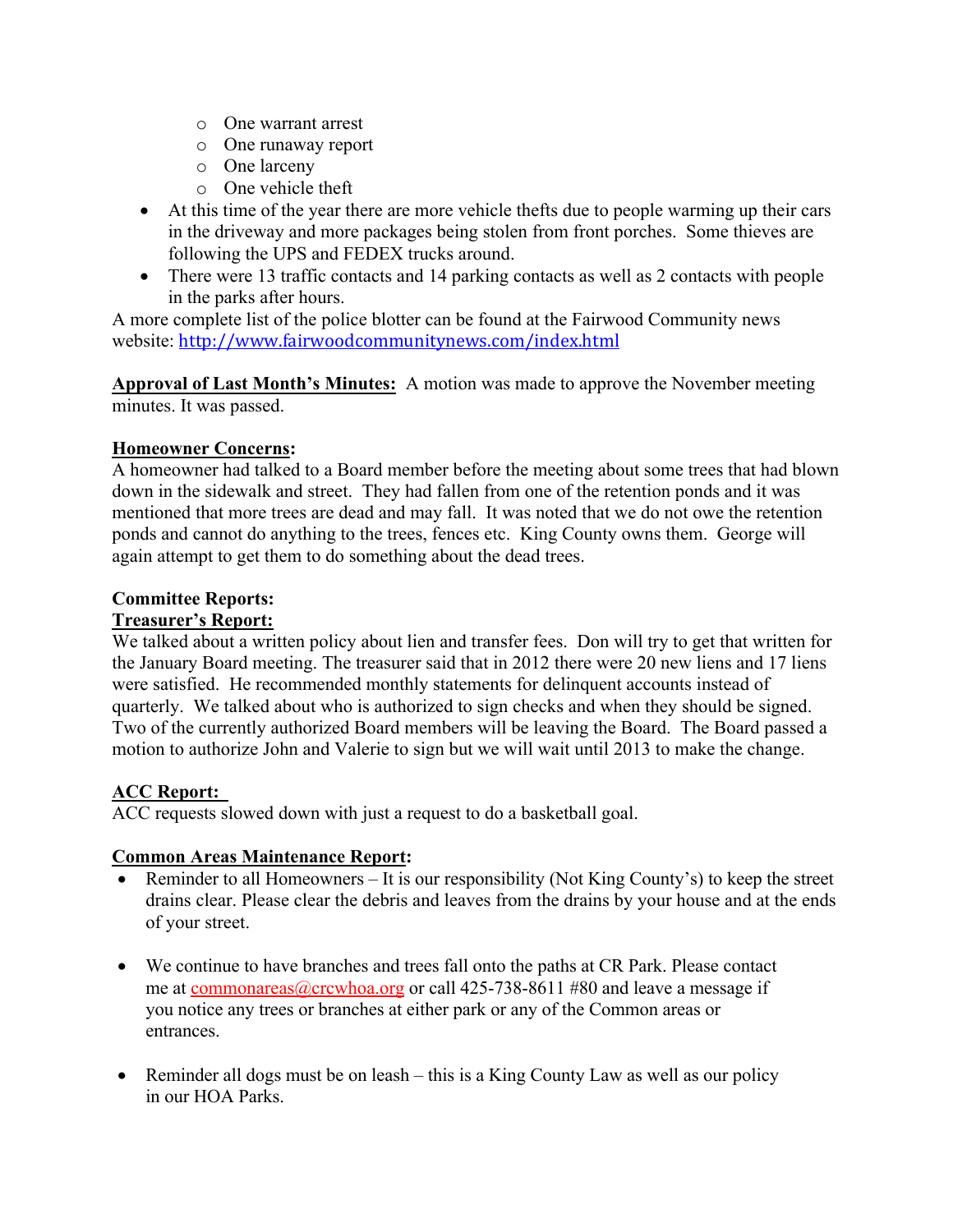- We have had illegal dumping at CR Park. Please keep an eye out for cars parked at the Park after hours – write down license number and description of car in case there is vandalism. If you see anyone placing large bags into our garbage cans please write down the license number and let us know.
- We have had a vehicle drive into the CR Park 3 times now in the last 2 weeks. They are driving over the smaller flatter rocks and driving down the blacktop path. This is how our bridge got destroyed about 7 years ago, so to solve we are going to have to replace the smaller rocks with larger rocks and decrease the distance between the rocks. It was moved to spend \$980 to do this. The motion was passed.
- King County Sheriff Patrols and requests are now coordinated by the CAM Chair and monthly reports will be submitted before each monthly meeting. Please contact the Board with any areas of concern and we will do our best to accommodate. We have decreased the number of hours of patrol for the winter, so we will be able to increase in the spring and summer.
- In regards to the cul de sac island maintenance committee please contact me if you would like to be on the committee or offer input.
- Please keep a watch for suspicious Activity and call 911

**Reminder:** Our parks are private parks which exist for the use and enjoyment of HOA residents, their families and guests. They are not public parks. Our park usage rules apply to everyone. Following are some of the rules that have been established to maximize safety, and minimize liability and maintenance cost:

A. Park Hours: 9:00 am to dusk.

B. No Smoking, alcohol, drugs, loud music, golfing, motorized vehicles or **Fireworks**  are allowed.

C. Animals must be leashed and owners are responsible for cleaning up after their animals.

- The PSE account address changes have been requested and George is waiting for confirmation that they have been completed.
- George will try to get King County to come out and look at problems with the retention ponds.

## **Complaints Negotiations Report:**

There were three new complaints (one was a duplicate)

Reminder to all homeowners: All complaints must be signed and mailed in. They cannot be accepted via e-mail. If you get a letter, please contact the committee with your plans or issues. (For example, if you cannot do some work until an ACC form has been approved.)

#### **Capital Improvement Committee:**

Please contact the board if you have any ideas for Capital Improvements.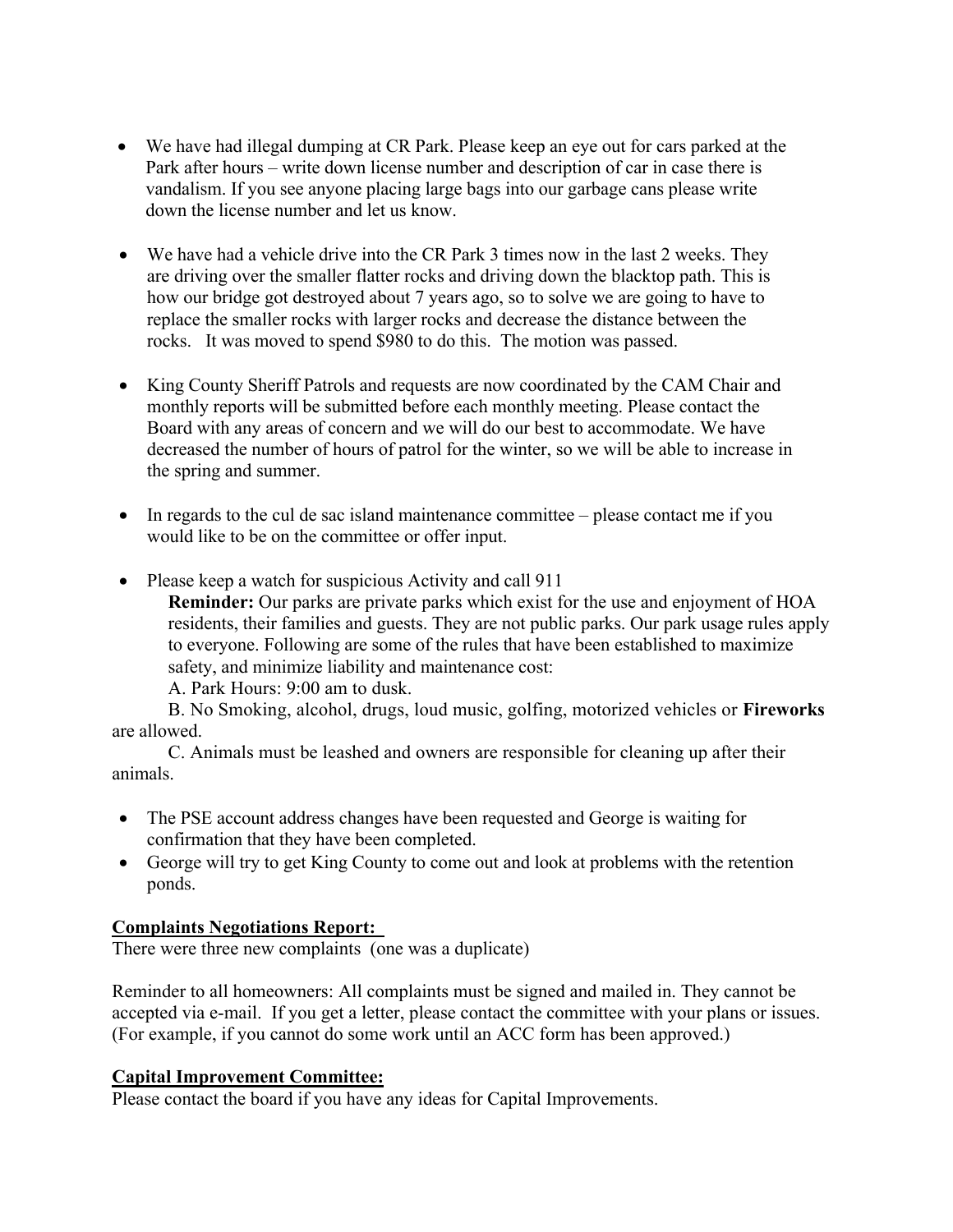## **Legal and Insurance Report:**

No report.

### **Nominating Committee**

John Utz is chair, Catherine George is a member. If you are interested in volunteering for this committee please contact the HOA president. We need at least one non board member on the committee. There will be two open seats next year. No report was provided.

### **Old Business:**

The Fairwood Flyer is costing the HOA about \$6000 per year. The Board is considering canceling it after the 2013 annual meeting minutes have been published. There will be a vote about this in the annual meeting next month.

The Board talked about the slideshow presentation for the annual meeting. Don is in charge of putting it together and will provide the laptop and projector. Valerie will handle the check-in and voting (with help) and has reserved the church.

| Roles for the 2012 HOA Board Members           |  |
|------------------------------------------------|--|
| Legal and Insurance/Nominating Committee Chair |  |
| Complaints                                     |  |
| Common Areas Chair                             |  |
| Treasurer                                      |  |
| <b>Reporting Secretary</b>                     |  |
| <b>ACC/Vice President</b>                      |  |
| President                                      |  |
|                                                |  |

## **New Business:**

None

**Special Topics:** Visit our Website and contact the HOA via Email at:

Web – www.crcwhoa.org

Email – president@crcwhoa.org

A motion was made to adjourn the meeting at 8:06 pm.

## **Next Board Meetings:**

- $\bullet$  January 15<sup>th</sup>, 2013
- February  $18<sup>th</sup>$ , 2013
- March  $18<sup>th</sup>$ , 2013

## **Annual Meeting:**

• January  $22<sup>nd</sup>$ ,  $2013$  7:00 at Fairwood Community United Methodist Church

Board meetings are usually held at **7:00 pm.** at the Sheriff's Office, Albertson's Shopping Center.